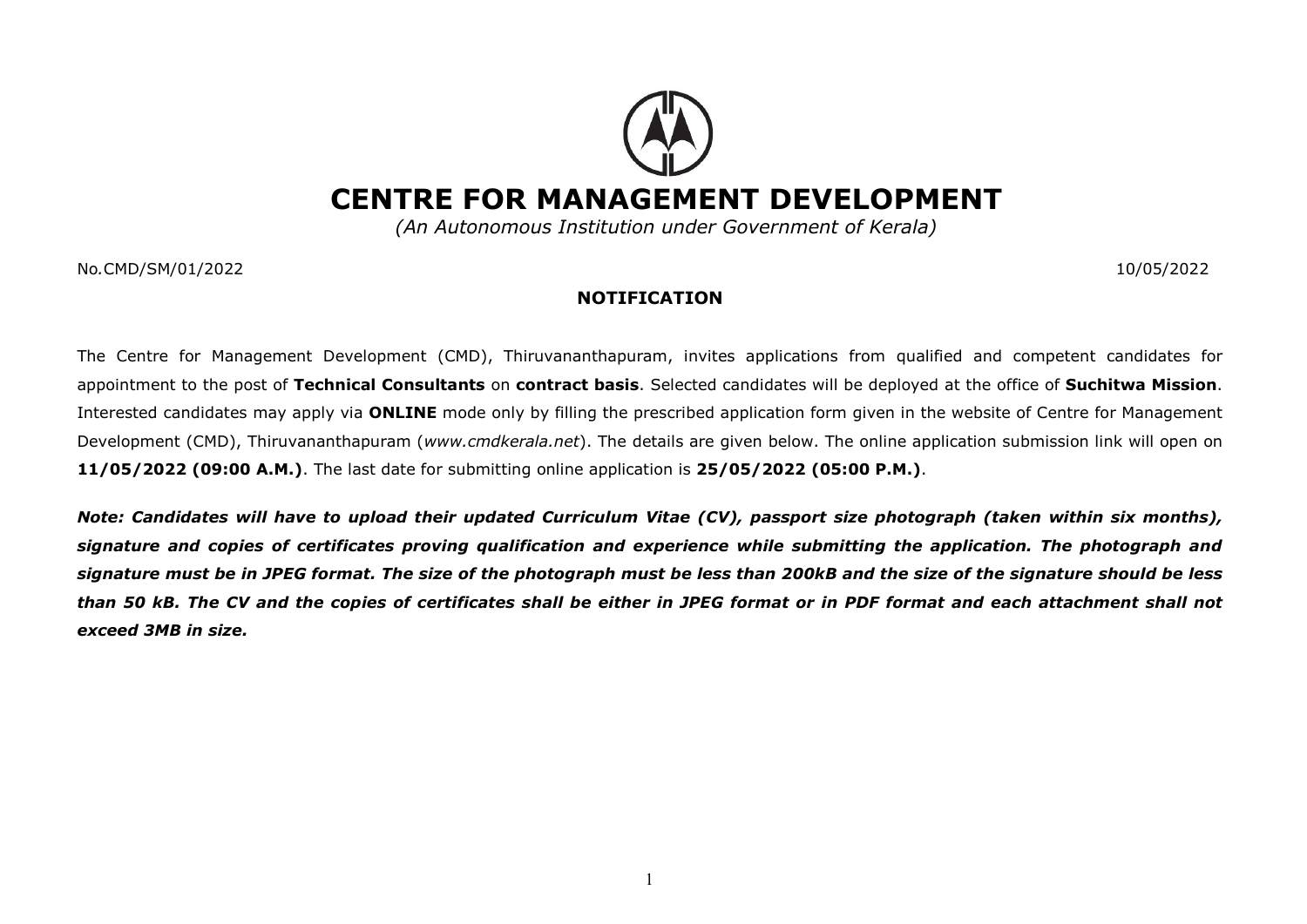## DETAILS OF POSTS

The details regarding the qualification and experience required, number of vacancies, age limit and remuneration are given in the table below.

| SI.<br>No. | <b>Post</b>                                                                              | Mode of<br><b>Appointment</b> | <b>Educational Qualification</b>                                      | <b>Work Experience#</b>                     | <b>Upper Age</b><br>Limit $^{\#}$<br>(Years) | <b>Maximum Pay</b><br>(Consolidated)<br>in Rs. per<br>month |
|------------|------------------------------------------------------------------------------------------|-------------------------------|-----------------------------------------------------------------------|---------------------------------------------|----------------------------------------------|-------------------------------------------------------------|
|            | Technical Consultants   On Contract basis<br>Vaccancy: 02<br>Kannur: 01<br>Kasaragod: 01 |                               | Graduate in Civil/Environmental<br>Engineering/Mechanical Engineering | A minimum of 5 years<br>relevant experience | 45 years                                     | 36,000                                                      |

\*As on 01.05.2022

## Note:

- $\triangleright$  The consolidated pay will remain unchanged.
- > It shall be noted that admittance to various stages of the recruitment will be provisional only, and will not confer any claim unless various other conditions of selection processes are satisfied. Detailed scrutiny of the applications/credentials will be conducted before interview/appointment. Any discrepancy found during the detailed scrutiny will result in the rejection of the candidature.